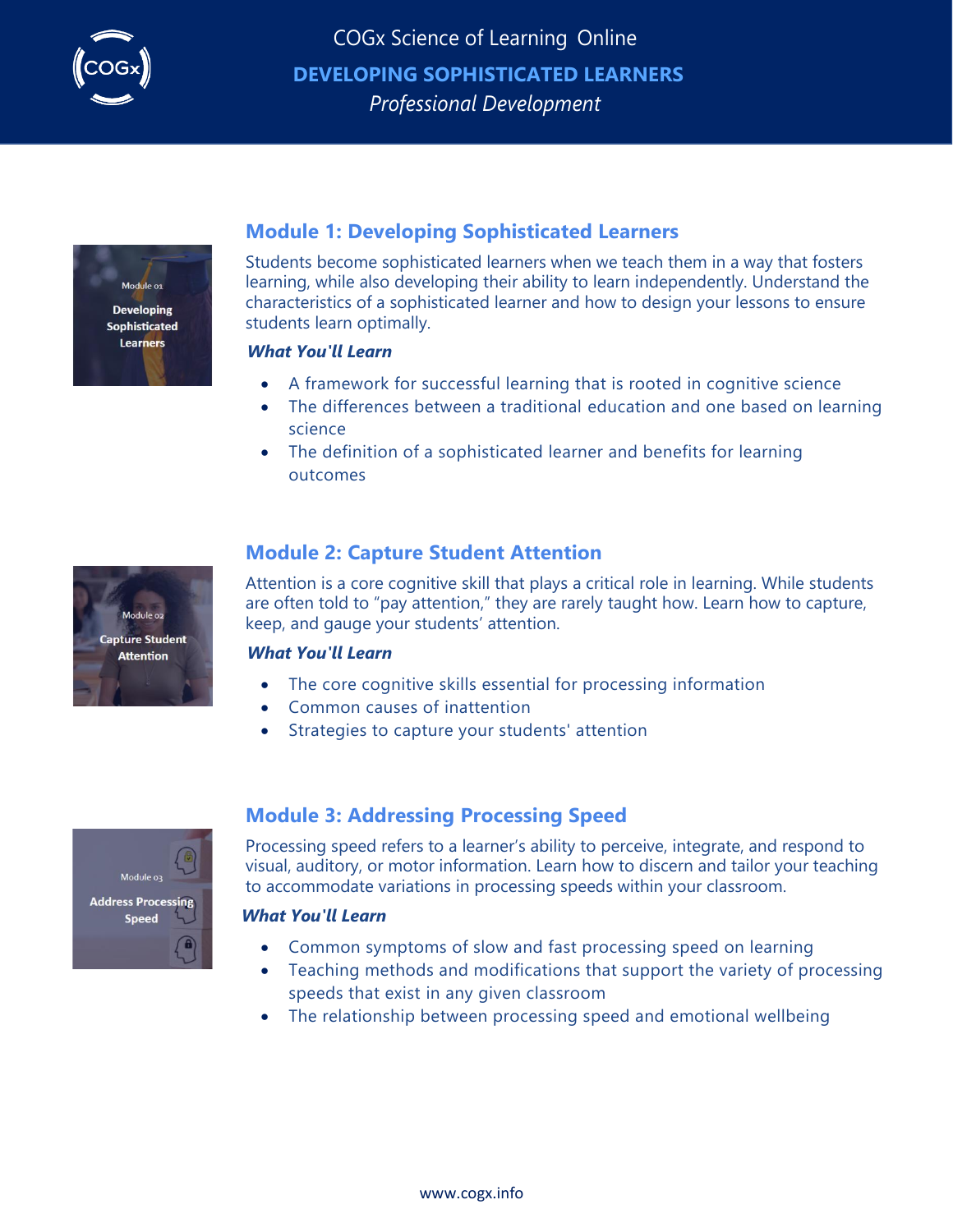



Module os **Support Executive Function for All** 

# **Module 4: Unlocking the Gateway to Learning (Working Memory)**

It is difficult to identify a learning task that does not rely on working memory, the ability to mentally juggle information. Become well versed in the ins and outs of working memory and learn classroom strategies that support and strengthen it.

### *What You'll Learn*

- How to arrange the content you are teaching to enhance working memory and reduce cognitive overload
- Strategies that students can use to optimize working memory
- The science of effective multimedia learning and methods to improve multimedia teaching

## **Module 5: Support Executive Function for All**

Executive function skills predict academic and career success. Learn meaningful strategies to support your students' acquisition of executive function, and how to recognize and address executive dysfunction.

### *What You'll Learn*

- A framework for executive function skills before, during and after goaldirected behaviors
- How to recognize and address symptoms of executive dysfunction
- Classroom strategies to support motivation, planning, emotional regulation, processing regulation, self-monitoring, and self-regulation



(Encoding **Techniques)** 

# **Module 6: Teach for Mastery I (Encoding Techniques)**

Studies show students rely on ineffective strategies to learn resulting in superficial learning. Learn how to foster your student's ability to acquire knowledge using proven techniques that facilitate the encoding of new information.

## *What You'll Learn*

- The architecture of human memory and its importance to learning success
- Commonly held illusions, misbeliefs, and memory myths that inhibit learning
- 8 evidence-based memory techniques that help students encode information

[www.cogx.info](http://www.cogx.info/)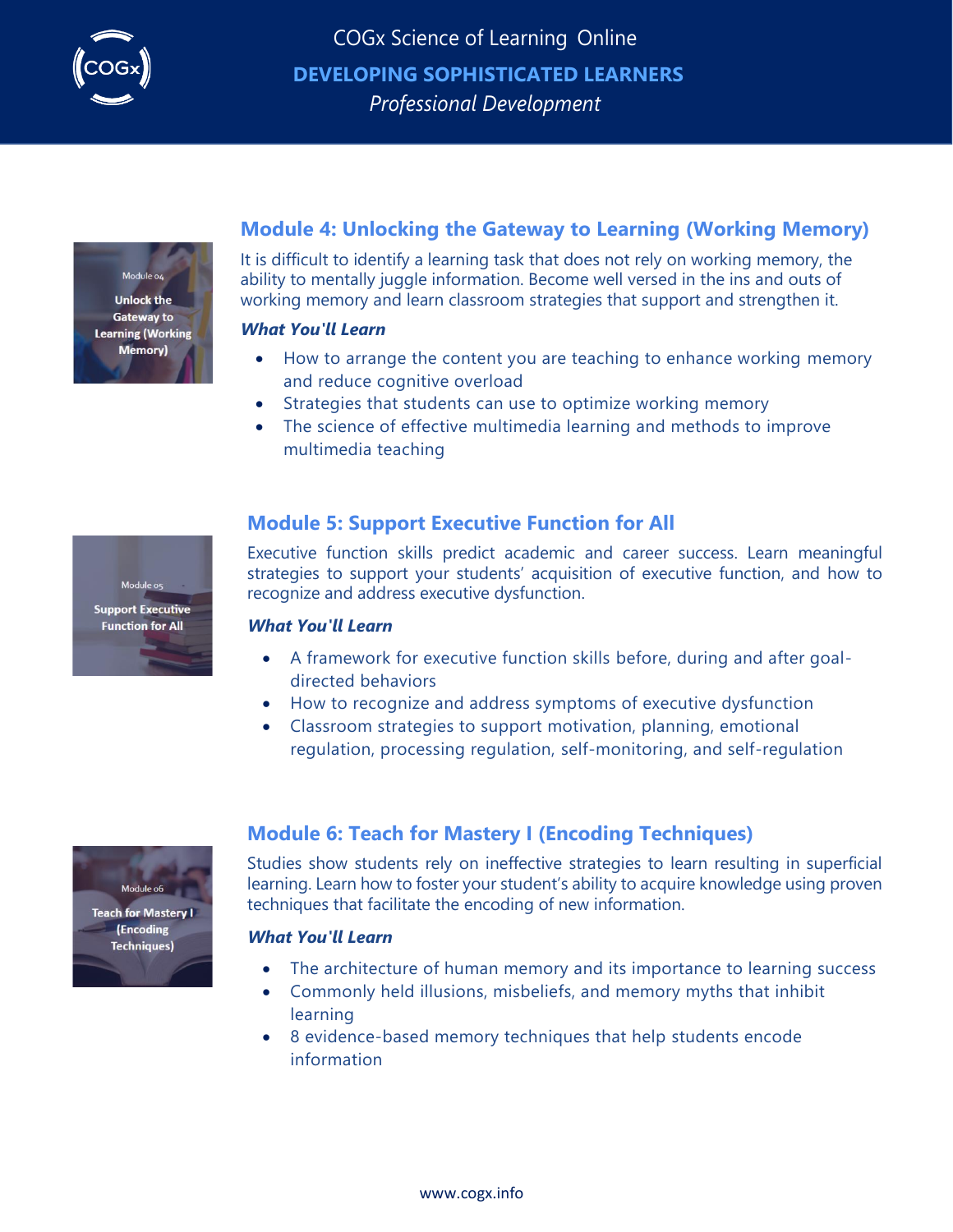



## **Module 7: Teach for Mastery II (Retrieval Strategies)**

Traditional instruction is focused on getting information into students' brains. Compelling research reveals that pulling information out of the brain enhances learning. Learn how to incorporate retrieval practice into your teaching.

### *What You'll Learn*

- The role of retrieval practice in forming durable and deep learning
- How to activate prior knowledge to aid memory
- Classroom strategies for integrating retrieval strategies into curriculum and lesson plans



## **Module 8: Foster Metacognition**

Teaching metacognitive reflection is an effective strategy to accelerate student achievement. Learn how to provide students with practical strategies that foster metacognitive awareness and create the foundation for learning independently, effectively, and efficiently.

## *What You'll Learn*

- How to measure your students' metacognitive skills
- How to capitalize on mistakes to promote learning success
- Classroom strategies to develop your students' ability to monitor and manage their own learning behaviors



## **Module 9: Provide Effective Feedback**

Research suggests effective feedback, formative assessments, and peer-based learning are among the most effective ways a student can learn information. Learn how to integrate and apply these concepts into your classroom.

## *What You'll Learn*

- How to use feedback to bolster self-esteem and encourage higher-level thinking
- How to use formative assessment effectively
- The power of peer-based feedback and learning in your classroom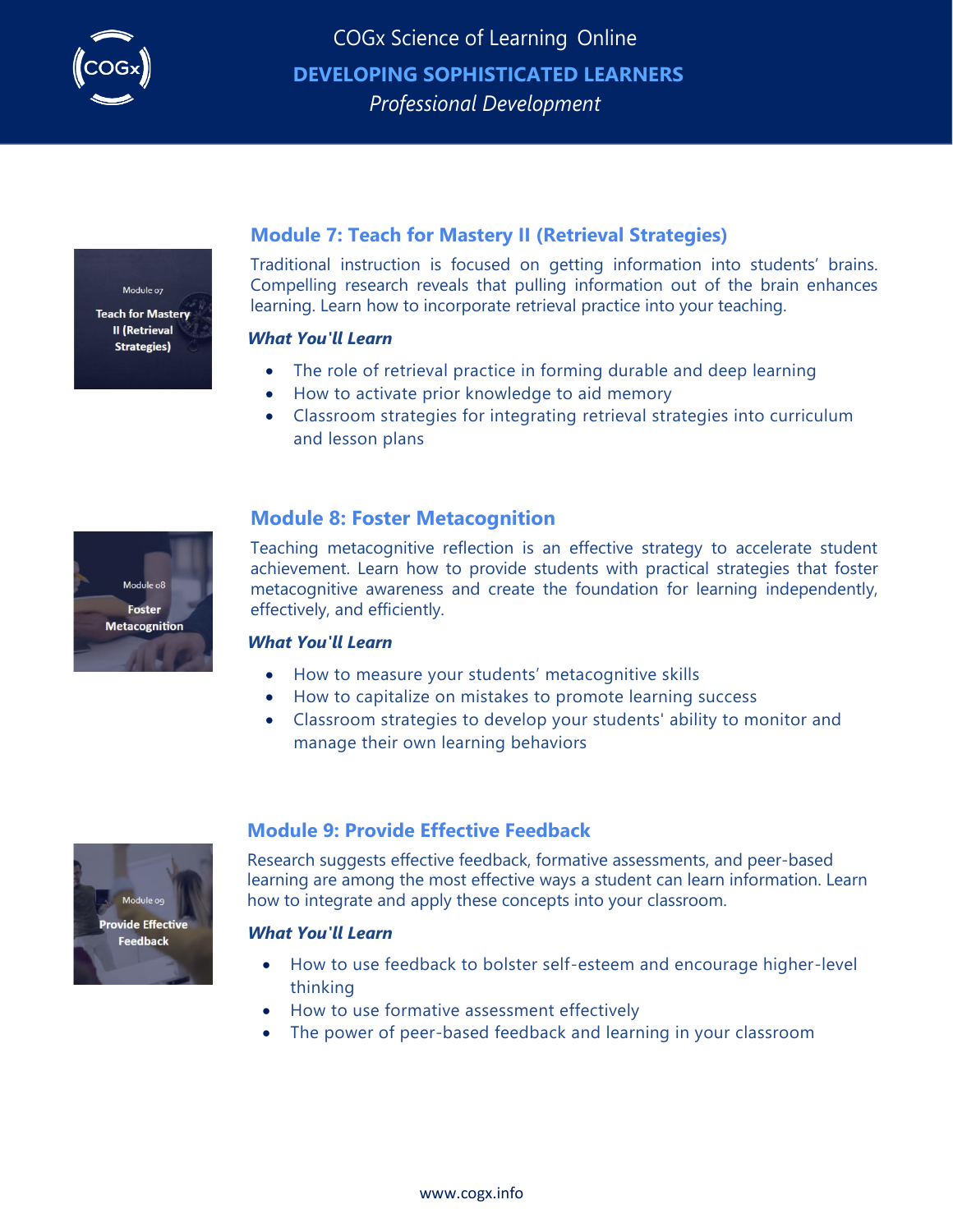



# \ **Module 10: Teach for Belonging I (Emotions & Relationships)**

Develop a better understanding of the interdependencies between cognition, emotion, and behaviors to better support your students. Learn how to foster positive emotions and behaviors that increase student engagement, effort and learning outcomes.

## *What You'll Learn*

- Core components of Social-Emotional Learning, Positive Education, and Trauma-Sensitive Education
- Key student mindsets such as growth, belonging, and purpose/relevance.
- Classroom strategies to support positive emotions, engagement, and relationships in learning

## **Module 11: Teach for Belonging II (Engagement & Motivation)**

Student engagement often decreases with every year of schooling. Yet, student learning requires their engagement and motivation. Learn what research reveals about the most effective ways for teachers to foster student motivation and engagement in the classroom.

## *What You'll Learn*

- How to engage students using theories from cognitive science
- How to tap into intrinsic motivation including Self-Determination Theory
- Classroom strategies and methods that motivate students



## **Module 12: Understanding Cognitive Diversity**

Learning is a cognitive process. Every classroom is cognitively diverse. Learn how to associate learning difficulties to cognitive skills, as well as refine your approach to how you teach through appropriate strategies to support students' areas of difficulty.

## *What You'll Learn*

- How to understand cognitive diversity often referred to as neurodiversity or neurodivergence
- Signs and accommodations for the most common learning differences in classrooms today including dyslexia, autism, twice-exceptional, non-verbal learning disabilities, and emotional and behavioral disorders
- How to target and strengthen cognitive skills to improve learning

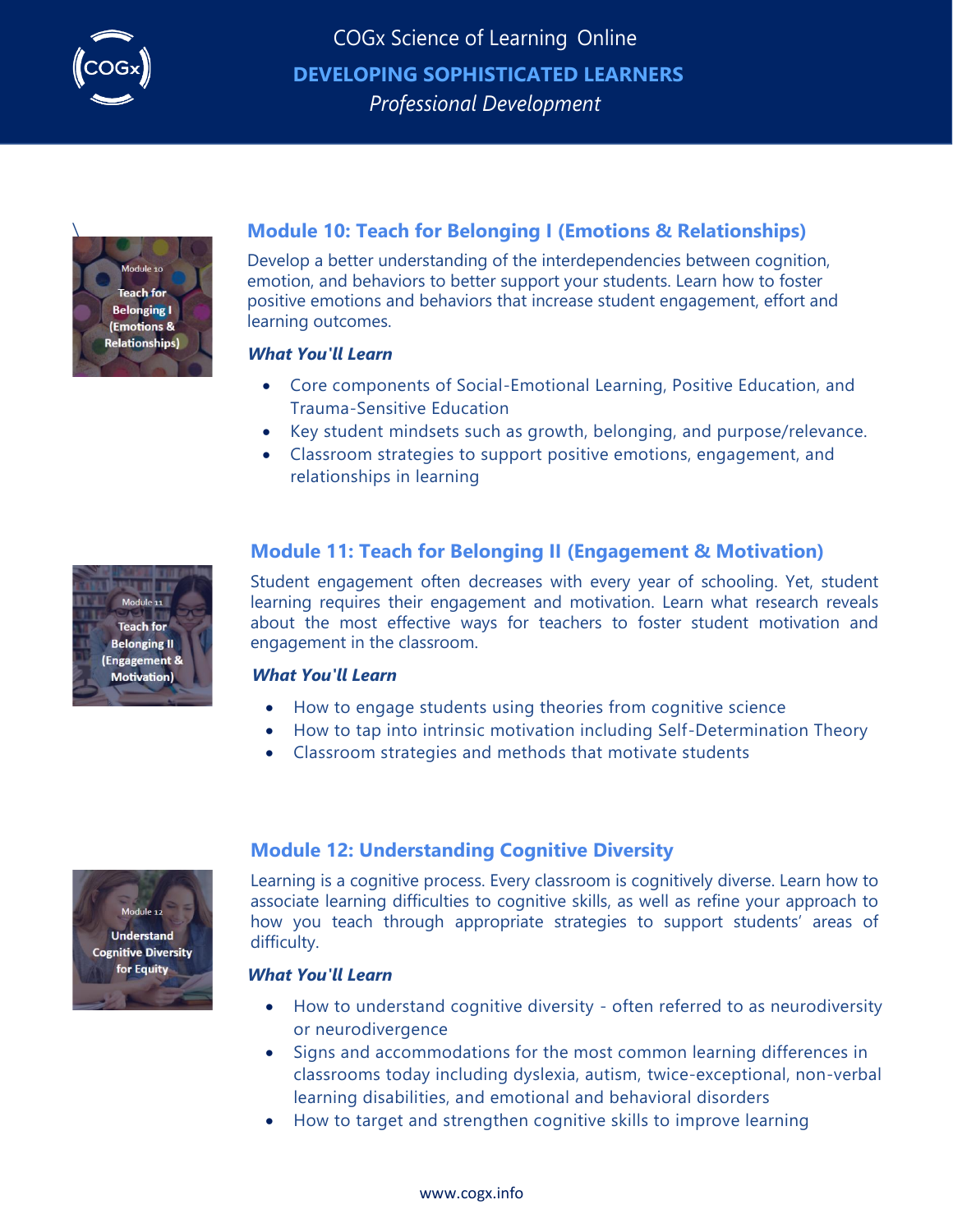

# **Instructional Design Based on Scientific Research**

We Practice What We Teach: Our programs incorporate the scientific principles of human learning into our instructional design. Learning is active, engaging, collaborative, and application-based. Invigorate your lesson planning with science-based tools that will enable your students to master what you teach.

# **Program Elements**



### **COGx Program Leaders**

Program Leaders are assigned to support your learning journey. They monitor the Program and respond to your questions. You can also contact your Program Leader for on- demand support.



#### **Priming Activities**

Priming quizzes and open- ended interrogatories are used to get learners to think about the subject matter they are about to learn.



#### **Retrieval Practice**

To foster durable, flexible, and enduring learning, we apply retrieval strategies throughout the program, including elaboration, spacing, self- testing, and interleaving.



### **Video Micro-Lessons**

Video lessons are delivered by 12+ expert educators, and leading researchers experienced in the translation of research on the science of learning into classroom application.



#### **Classroom Application Guides**

Takeaway posters are provided throughout the modules to guide the effective implementation of the concepts covered.



#### **Peer-Based Feedback & Reflection**

Learners receive and provide peers with anonymized feedback on lesson plan application assignments for deeper learning.